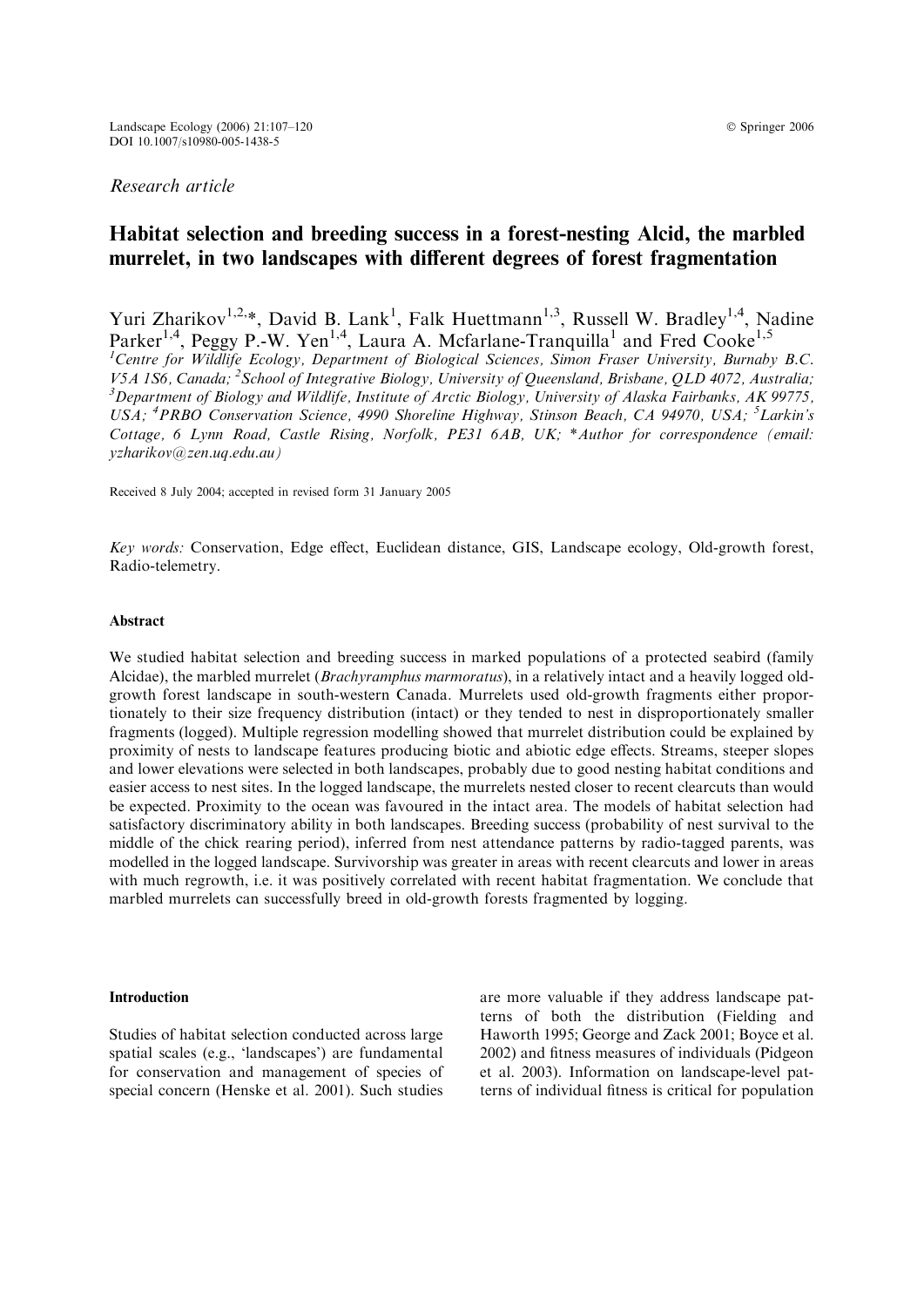conservation (Jones 2001), but it may not be readily available for rare and difficult-to-census species (Green et al. 1997).

The marbled murrelet (Brachyramphus marmoratus) is a unique seabird (family Alcidae) that nests predominantly on thick mossy branches of old trees in coastal coniferous forests of the Pacific Northwest region of North America, from central California to western Alaska (Nelson 1997). Due to its secretive behaviour and difficult accessibility of nest sites, the first active nests of this species were not found until 1974 in the USA and 1993 in Canada (Nelson 1997). Extensive harvesting of old-growth forests along the Pacific coast and lengthy (>150 years) regeneration time of suitable nesting platforms, have resulted in substantial losses of the species' nesting habitat throughout its range (Garman et al. 1999; Burger and Bahn 2004). These losses resulted in designation of the marbled murrelet as a protected species throughout its range exclusive of Alaska (Nelson 1997).

Much of the ecological research on the marbled murrelet has focused on the links between fragmentation of its habitat and population abundance (Raphael et al. 2002). Small-scale (forest patch-level) characteristics of nest sites have also been well described (Nelson 1997; Raphael et al. 2002), and are used to select potential nesting habitat for protection (MWALP 2004). However, it is not known how nesting habitat selection and breeding success in this species relate to the characteristics of the surrounding 'landscape' (Nelson 1997; Raphael et al 2002; see also Ripple et al. 2003). Considering that forestry operations alter marbled murrelets' environment on a large scale (Garman et al. 1999; Burger and Bahn 2004), this is an important question because structurally similar patches may differ qualitatively depending on their surroundings (Henske et al. 2001).

Here, we examine habitat selection and breeding success in marbled murrelet populations from two areas in south-western Canada with different historical levels of forest fragmentation. We test whether the choice of a nest site and breeding success co-vary with the size of the nest patch and Euclidean distances to landscape features likely to produce 'edge effects' (Chen et al. 1995; Marzluff and Restani 1999) or influence nest site accessibility (Pennycuick 1987). Previous research has shown that the abundance of marbled murrelets is positively correlated with the amount of

unfragmented old-growth forest in coastal watersheds (Burger 2001; Meyer and Miller 2002; Meyer et al. 2002; Raphael et al. 2002). Within their range, marbled murrelets may also be more abundant and/or likely to nest in areas with low edge density (Meyer and Miller 2002; Ripple et al. 2003). However, other studies suggest positive selection for areas with high-contrast edges (Meyer and Miller 2002), canopy gaps (Manley 1999) and high vertical complexity (Waterhouse et al. 2004). Finally, these Alcids experience reduced nesting success  $\leq 150$  m from human-induced forest edges (Nelson and Hamer 1995; Manley 1999). Therefore, we hypothesize that if marbled murrelets select their nesting habitat to ensure successful breeding (Jones 2001), they will nest in larger than average old-growth patches, select for natural gaps in vegetation, but will avoid anthropogenic features fragmenting forest cover, and will have lower breeding success in the vicinity of anthropogenic edges. We address these hypotheses by analysing one of the largest available sets of confirmed nest sites, thereby removing the uncertainty associated with previously used inland audio–visual censuses (Rodway and Regehr 2000; Burger 2001) and potential other biases caused by pre-selection of nest search sites (Ripple et al. 2003).

#### Methods

#### Study area

The study was carried out on the mainland coast of British Columbia, Canada at Desolation Sound  $(50^{\circ}05' \text{ N}, 124^{\circ}40' \text{ W})$  and on the west coast of Vancouver Island at Clayoquot Sound (49°12' N, 126°06′ W) (Figure 1). Both areas accommodate large populations of marbled murrelets (Burger 2001; Hull et al. 2001) and are mountainous with steep cliffs, U-shaped glacial valleys, and numerous avalanche chutes and streams naturally fragmenting forest cover. Elevation ranges from the sea level to 2500 m at Desolation Sound (DS) and 2200 m at Clayoquot Sound (CS) and the terrain is more rugged at DS. The climate is warmer and drier at DS than at CS: mean summer (April–August) temperature and cumulative rainfall are  $13.4 \text{ °C}$ ,  $300 \text{ mm}$ and  $11.9 \text{ °C}$ , 720 mm respectively. The old-growth forest of the lower slopes consists of western red cedar (Tsuga plicata), western hemlock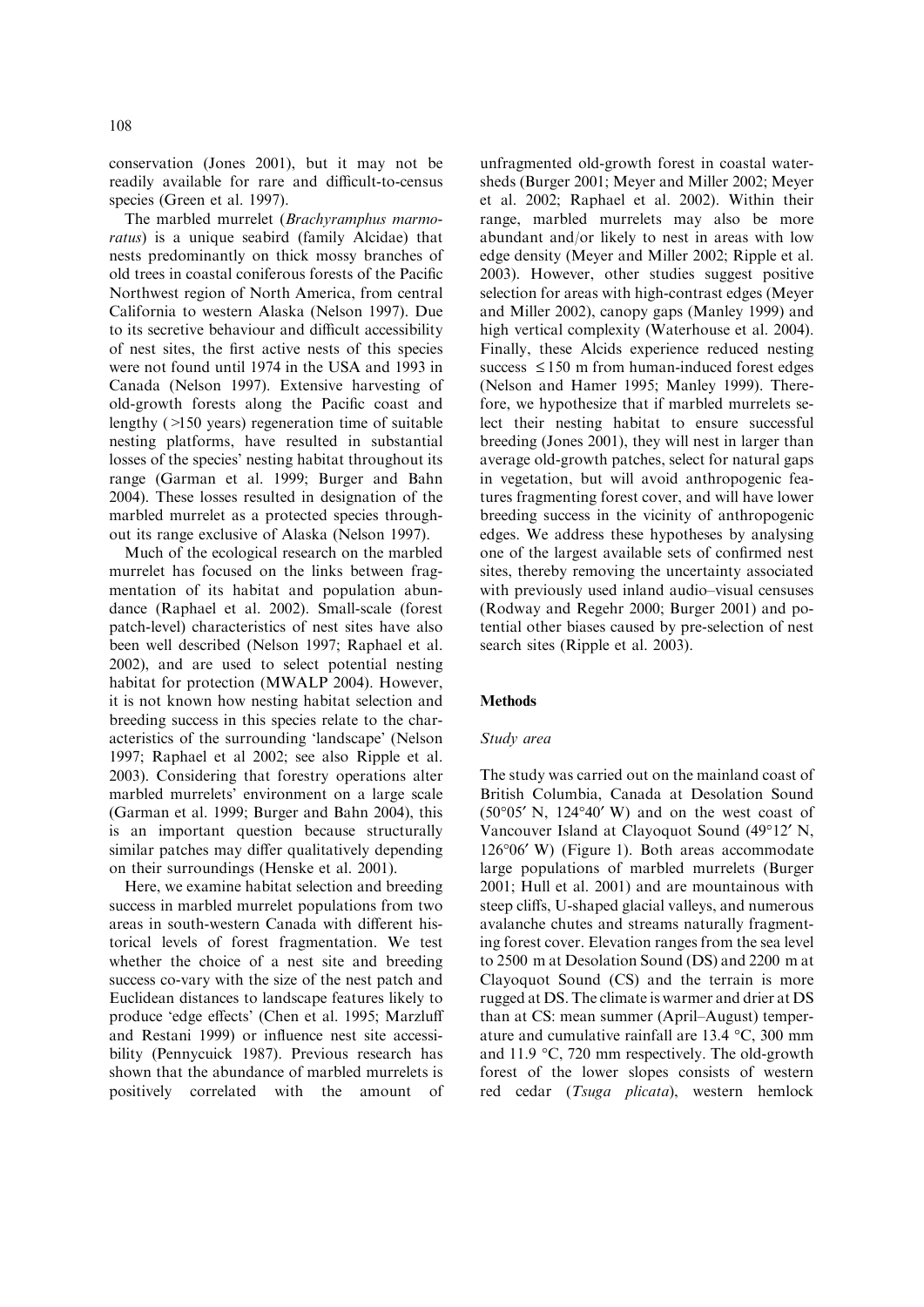

Figure 1. Location of the study landscapes relative to the coastline of south-western Canada. Dot-symbols represent at-sea capture sites (the smaller symbol at Desolation Sound is the secondary site in that area). Insets show the distribution of old-growth forest patches (grey shade) and nest locations (black dots) within the study landscapes.

(T. heterophylla), Douglas fir (Pseudotsuga menziesii) and Sitka spruce (Picea sitchensis). At DS, clearcutting started in early 20th century and it still continues. The loss of the original forest cover has been estimated at 80% (F. Huettmann et al. unpublished). In contrast, CS has few major clearcuts and logging roads. Commercial logging started there after 1954 and by 1998–1999  $\approx$ 25% of the original forest cover was harvested (D. Lank, unpublished).

### Nest site mapping

An unbiased sample of nest sites was obtained by following a population of marked individuals. Murrelets were captured in late April–early June (DS, 1998–2001 and CS, 2000–2002) at their marine foraging areas (Figure 1) using a spotlighting technique (Whitworth et al. 1997). They were fitted with radio transmitters (Advanced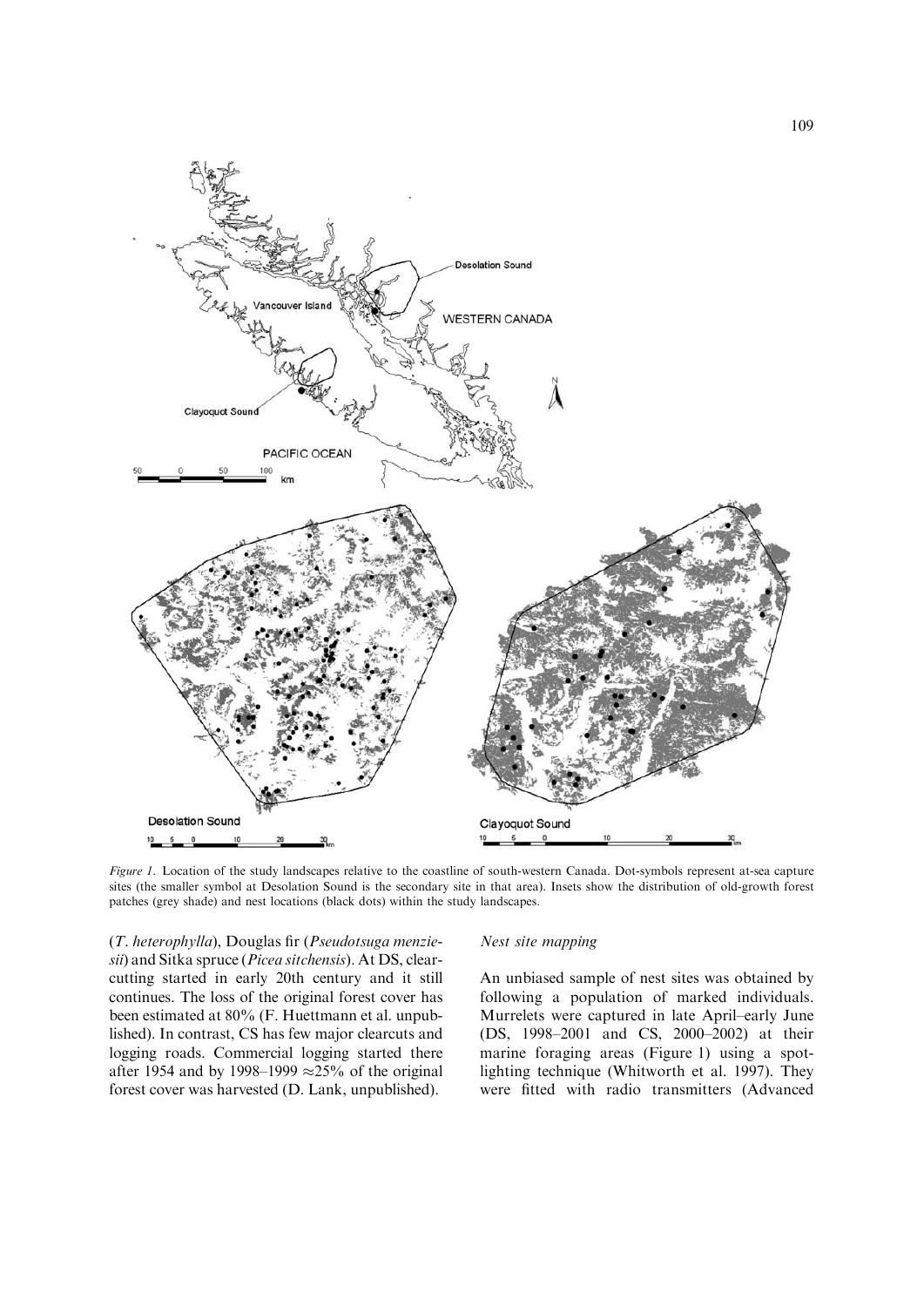Telemetry Systems; Models 386, 394, and A460, 2.2–3.0 g,  $\leq 2\%$  murrelet body mass) attached with a subcutaneous anchor and glue (see Hull et al. 2001; Bradley et al. 2002, 2004 for further details). Following capture and tagging, birds were monitored using a helicopter and nests were located using radio-telemetry. During flights over the marine area, radio frequencies of all individuals were scanned until detected. When a bird could not be found at sea, incubation was suspected and flights were extended inland. Once a signal was detected inland, the nest location was photographed from the air, marked on a topographic map and its position was recorded using a Global Positioning System (Garmin GPS 48). If accessible from the ground, the nest location was confirmed by tree climbing. Nest coordinates were plotted in a Geographic Information System (GIS), and adjustments were made based on field reconnaissance when necessary. In total, 121 nests were located at DS and 36 at CS.

### Breeding success

A pronounced faecal and down ring around the nest cup indicates successful fledging from a marbled murrelet nest (Nelson 1997). However, at DS only 45 nests could be climbed to confirm fledging because either the tree could not be located (five nests), or the site was too remote or dangerous to be accessed from the ground (71 nests). Therefore, following Bradley et al. (2004) we classified all nests as either active (successful) or failed using radio-telemetry data. A nest was considered active if radio-marked birds were visiting the site every 48 h through day 20 of the  $30 +$  day chick rearing period. Otherwise it was considered failed. We termed this measure of breeding success 'midrearing success' (MRS). We emphasize that MRS is a surrogate of fledging success, since some nests classified as active probably failed at the final stages of rearing. However, MRS would predict breeding success patterns relative to the variables considered unless there was a strong temporal trend in failure rates, which was not the case (Bradley et al. 2004). Bradley et al. (2004) concluded that the estimates obtained only from ground-accessible nests would bias the breeding success low whereas the actual success in the population is closer to the MRS estimates because

inaccessible nests found at higher elevations and steeper slopes experienced better breeding conditions. Not all nests could be monitored through day 20 of chick-rearing, restricting MRS analyses to 108 nests. At CS, MRS data were available for 29 nests. Thus, breeding success was modelled only for DS; one-way ANOVAs with sequential Bonferroni corrections were applied to the CS sample since it was too small for modelling.

## Spatial data compilation and definitions

Land-cover data were compiled from 1:20,000 terrain resource information (TRIM) and industrial forest cover maps and 1:250,000 baseline thematic land use (BTM) maps in ArcView 3.2 (ESRI Inc.). At DS, 24 nests occurred in areas for which no forest data were available. The landcover within 1 km of each of these nests was classified from available aerial photographs following the standard government guidelines (Waterhouse et al. 2004). Current clearcut maps were produced from two LandSat 7 ETM images (resolution 30·30 m; DS, 13 August 2000; CS, 19 September 1999; Geogratis 2002) using eCognition (Definiens Imaging GmbH) for image processing (S. Steeby, M. Hall-Beyer and F. Huettmann, unpublished). Two types of clearcuts, 'hard-edge' (completely devoid of trees) and 'fuzzy-edge' (containing regrowth and  $\leq 0.2$  ha tree patches) were distinguished.

We defined as 'old-growth', forest with either the dominant or co-dominant coniferous tree species >140 years of age (all tree heights) for DS and  $>250$  years (tree heights  $\geq 15$  m) for CS. These criteria encompass the current marbled murrelet habitat protection guidelines applied by the British Columbia government (MWALP 2004) and reflect the established tree- and stand-level nest site characteristics from the study areas (Manley 1999; Waterhouse et al. 2004). Thus the old-growth strata represent the true nesting habitat of the study species at both locations. 'Forest patch' represented an area of contiguous old-growth forest as delimited by streams and roads – features that fragment forest cover in real terms (Parendes and Jones 2000), but may not be accounted for in the available maps.

Different definitions of a 'landscape' exist (Bastian 2001). We defined as 'landscapes', minimum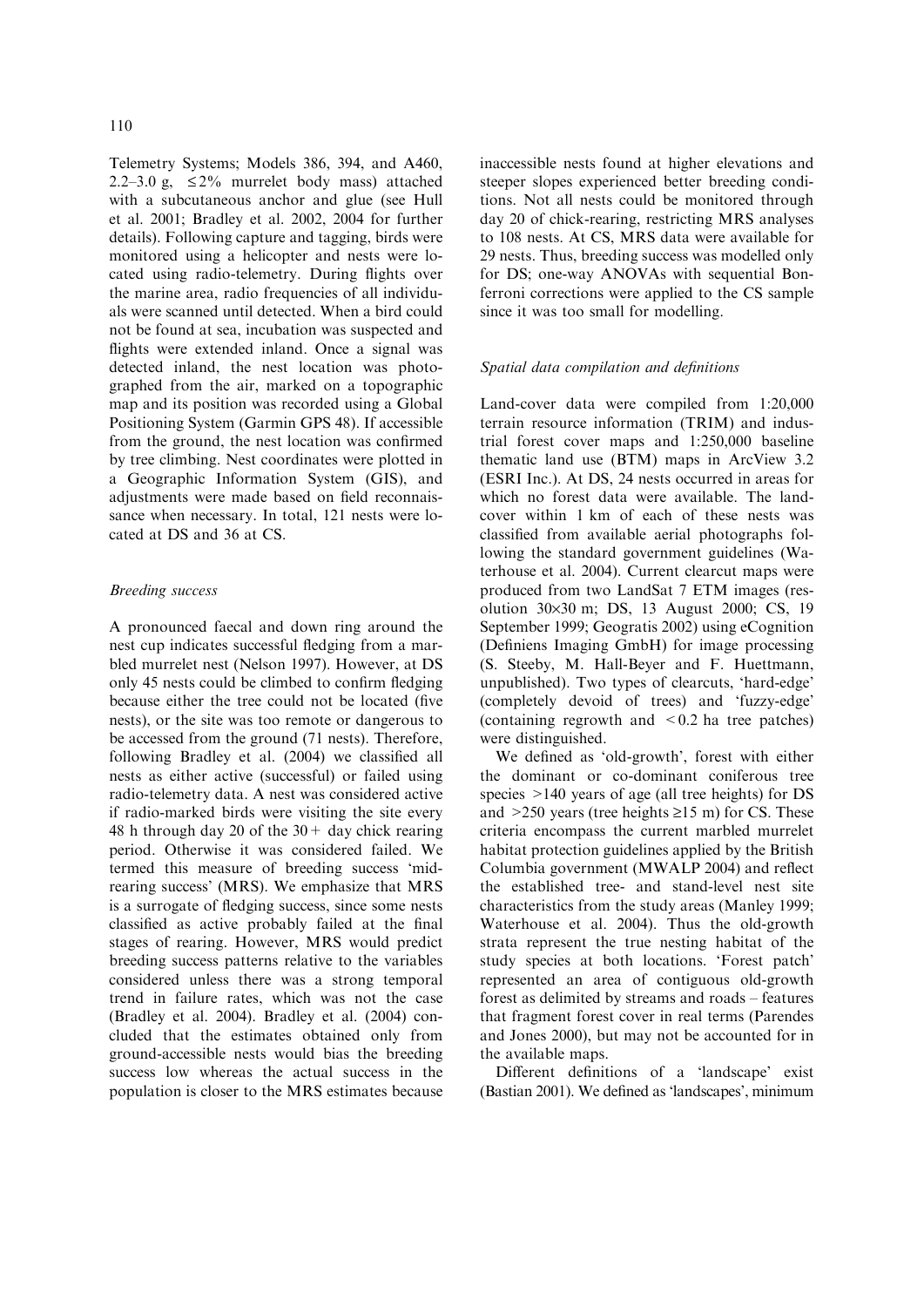convex polygons encompassing the distribution of all nest sites in each area with an external buffer (2.3 km, DS; 3.1 km, CS), representing the mean annual nearest-nest distance. Landscapes defined in this way  $(DS = 3.33 \times 10^5 \text{ ha}^2$ ,  $\text{CS} = 1.52$  $\times$  10<sup>5</sup> ha<sup>2</sup>) accounted for the distribution of individuals and are assumed to represent available terrestrial environment for the populations (Figure 1 insets). We defined as 'landscape features' spatially explicit elements of the environment, mapped in a GIS as polygons or polylines, representing geomorphological, vegetative and hydrological phenomena hypothesized to be relevant to habitat selection and breeding success of marbled murrelets.

#### Predictor variables

We used a distance-based (as opposed to composition-based) approach to study habitat selection and breeding success in the marbled murrelet (Conner and Plowman 2001). This was done because the landscape features of interest were both areal and non-areal and the scale at which breeding ecology of this species co-varies with landscape patterns is uncertain (Meyer and Miller 2002). We placed 1000 (DS) and 350 (CS) random points within the oldgrowth stratum of a landscape. We recorded forest patch area (PA, ha) for each nest and random site and measured Euclidean distance (to 0.01 km) to the nearest edge of the following features: (1) the nest/random site forest patch (PED), (2) three hardedge clearcuts (HEC), (3) three fuzzy-edge clearcuts  $(FEC)$ , (4) logging road  $(RD)$ , (5) stream  $(STR)$ , (6) subalpine area (SA), (7) cliff (CL), (8) glacier (GL) and (9) ocean (OC). Point-to-edge distances for the three nearest features (2) and (3) were measured to account for a possible density effect of logging operations on the birds. Distance to glaciers was included because of their effect on local vegetation patterns (Mizuno 1998), while distance to the ocean affects commuting costs between nest sites and foraging areas (Hull et al. 2001). To test for possible altitudinal and topographic effects, elevation above sea level (to 10 m, EL) and slope (to  $1\degree$ , SL) indices (and their quadratic terms) were derived for nest and random sites from a  $25 \times 25$  m Digital ElevationMap by recalculating each cell to the mean of its 9-cell neighbourhood. Interaction terms between elevation and distance to hard-edge clearcuts and

between slope and distance to stream were included in the habitat selection analyses. This was done because historically logging activities in the region progress from low-lying valleys to the higher ground (Garland et al. 1999) and slopes of glacial valleys are steeper than the watercourse terraces (Jonsson 1997). Also, for MRS analysis, the possible effect of the time of breeding was investigated by including the Julian date (1st April=1, JD) of initiation of incubation.

#### Patch size selection

The size of an old-growth forest patch is an important criterion in designating protected sites for wildlife (George and Zack 2001), including the marbled murrelet (MWALP 2004). Hypothesizing that this habitat characteristic alone may provide a simple rule for identifying potential nest sites, the effect of PA on habitat selection was first analysed separately.

We approached the problem as follows. If there are k forest patches ( $k=10154$ , DS;  $k=6868$ , CS) each of an area  $a_i$ ,  $i=1,\ldots,k$ , and  $p_i$  is the probability of finding a nest in a given patch, then the number of nests per patch is a Poisson distributed variable with the mean  $e_i = Np_i$  and the null hypothesis is where c is a constant estimated as  $1/A$  $(A = \sum_{i}^{k} a_i)$ . The probability of finding a nest in a patch relative to a monotonic increase in its area, was determined using a Cramér-von-Mises  $W^2$ statistic (Choulakian et al. 1994). The statistic compares the cumulative theoretical distribution with its estimate:

$$
W^2 = N^{-1} \sum_{j=1}^k Z_j^2 t_j \tag{1}
$$

Here, if  $S_j = \sum_{i=1}^j o_i$  and  $T_j = \sum_{i=1}^j e_i$ , then  $S_j/N$ corresponds to the empirical distribution in the continuous case,  $Z_j = S_j - T_j$ ,  $j = 1$ , ..., k and  $t_i = (p_i + p_{i+1})/2$ .

Distribution under null hypothesis was developed following a Monte Carlo procedure using the probabilities  $p_i$  calculated as above and the observed values  $o_i$ . We generated N random numbers from the uniform distribution between 0 and 1 and used these to allocate  $N$  nests in the  $k$  patches 1000 times, calculating the  $W^2$  for each allocation. Kolmogorov–Smirnov  $D_{\text{max}}$ -statistic was employed to determine the case with maximum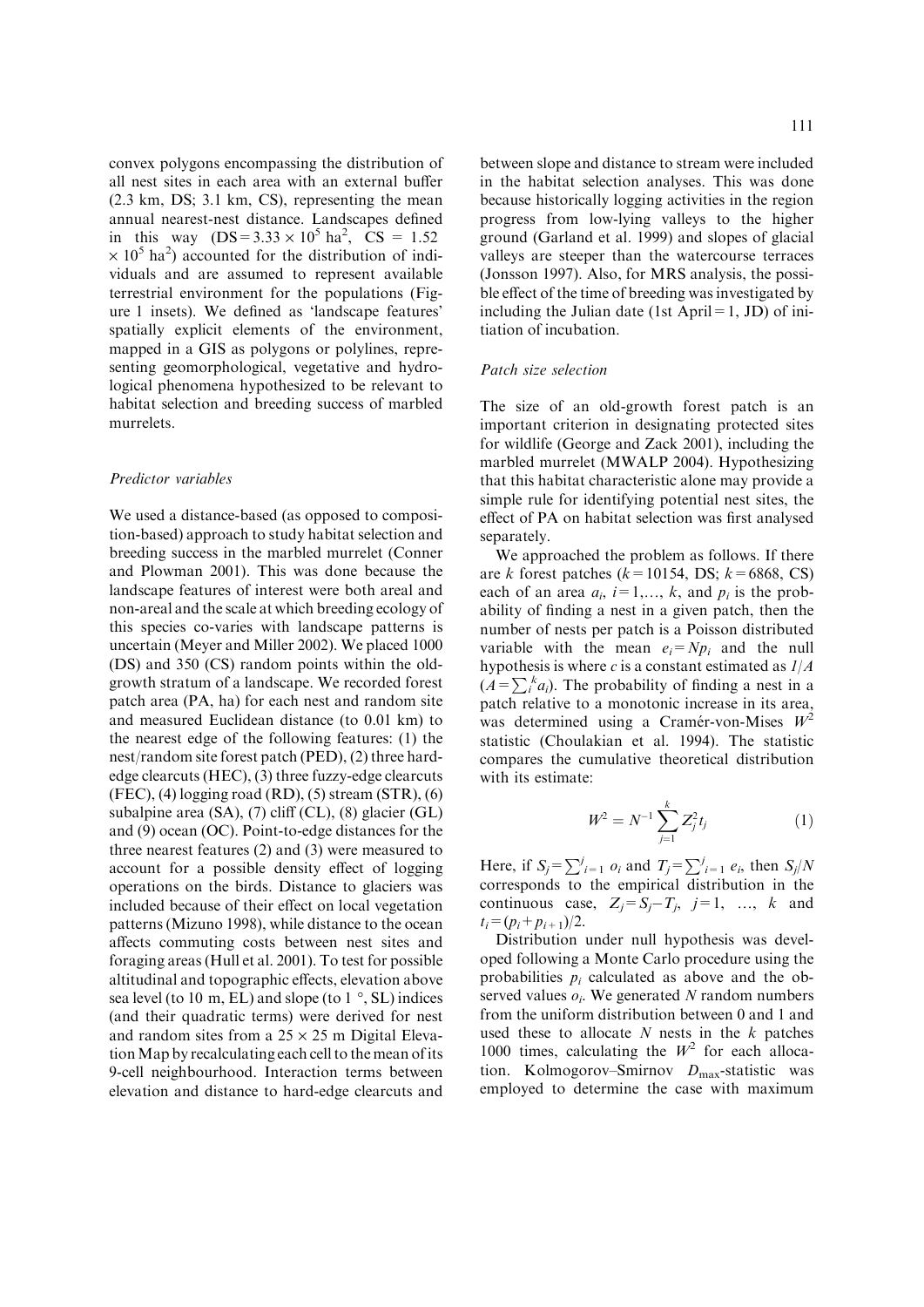difference  $|Z_i|$  between observed and predicted distributions. We ranked individual patches in the increasing order of area and plotted cumulative old-growth area versus the cumulative number of nests encompassed. It is expected that if no selection for a particular class size occurs, the resulting plot will represent a straight line  $(p_i = ca_i)$ . Deviations above or below the neutral selection pattern will represent disproportionate use or avoidance respectively. Also, the distribution of patch areas binned in 10 classes selected by the birds was compared to a random distribution (1000 points) using goodness-of-fit tests.

#### Multiple modelling

We pooled the data across years for each study landscape because field methods were consistent and there were no strong annual differences in nest distribution (F. Huettmann et al. unpublished). Nest distribution within the landscapes was predominantly random: R-statistic (Clark and Evans 1954) was not significantly different from 1 in three years (1999–2001) out of four at DS and two years (2000 and 2002) out of three at CS. Otherwise it was clumped ( $R=0.77$ ,  $p < 0.05$ ,  $n=23$ ; 1998, DS) or uniform  $(R=1.54, p<0.05, n=10; 2001, CS)$ .

We studied habitat selection by comparing the distributions of known (used) nest sites against a set of random available locations using generalized linear models (GLM, Statistica $\mathcal D$  6.0) with binomial error distribution and a logit link-function. The same modelling technique was applied to distinguish between active and failed nests. Following preliminary data exploration (Eberhardt 2003), we constructed sets of 14 candidate habitat selection models (identical for DS and CS) and 16 mid-rearing success models (DS). Thirty five nests at DS were missing patch area (PA) and patch edge distance (PED) information. Therefore, DS habitat selection and MRS models that included PA and/or PED terms had 86 and 76 nest data points respectively. At CS, three nests were missing PA/PED data and these were replaced with the respective means.

#### Model selection, fit and predictive performance

Model selection was based on the Akaike's information criterion difference for small samples  $(AIC<sub>c</sub>\Delta)$  and Akaike weights ( $\omega$ ). The lowest AIC<sub>c</sub> score indicates the most parsimonious candidate model required to explain the observed data. Models with scores differing by  $\leq 2$  are considered similar regardless of the absolute magnitude of the AIC<sub>c</sub>. AIC<sub>c</sub> weights represent relative likelihoods of candidate models scaled to 1 (Burnham and Anderson 2002; Johnson and Omland 2004).

We calculated model fit for the best candidate models as % deviance explained,  $R^2$ , and the loglikelihood  $\chi^2$  statistic. The percentage deviance explained is low in logistic regression models (values 0.2 to 0.4 represent a good fit) due to the binary nature of the response variable. We used 95% confidence intervals of coefficients to evaluate the effects of predictors on the response variable. Inconsistent inference is likely when coefficients overlap zero. We used tolerance scores to check predictors within each model for multicollinearity and Cook's distance  $D$  to identify cases with unusually high influence (Hosmer and Lemeshev 2000).

Predictive performance of the best habitat selection models was evaluated using cross-validation. The datasets were divided into five random equalsized subsets. Cross-validation was performed five times. Each time the model was trained on 80% of the data (four random subsets) and tested on the remaining 20%. Because the 'used' versus 'available' categories are not mutually exclusive (the used category is a subset of the available category), even best logistic regressions developed with such data may produce low probabilities for the 'used' events (Boyce et al. 2002). Therefore, absolute probabilities  $(p)$  of a site being a nest site were rescaled to relative probabilities  $(\hat{p}, 0 \text{ to } 1)$  using a linear stretch transformation (Lillesand et al. 2004):

$$
\hat{p} = \left(\frac{p(x) - p_{\min}}{p_{\max} - p_{\min}}\right) \tag{2}
$$

Here,  $p(x)$  is the probability of a site being a nest site derived from the model and  $p_{\text{max}}$  and  $p_{\text{min}}$  are maximum and minimum probabilities in the nest dataset respectively. A Spearman rank correlation was then employed to assess the relationship between the relative probabilities of use for the withheld nest sites and their frequency within 10 probability bins representing the range of the predicted values. A model with good predictive performance will have a strong positive correlation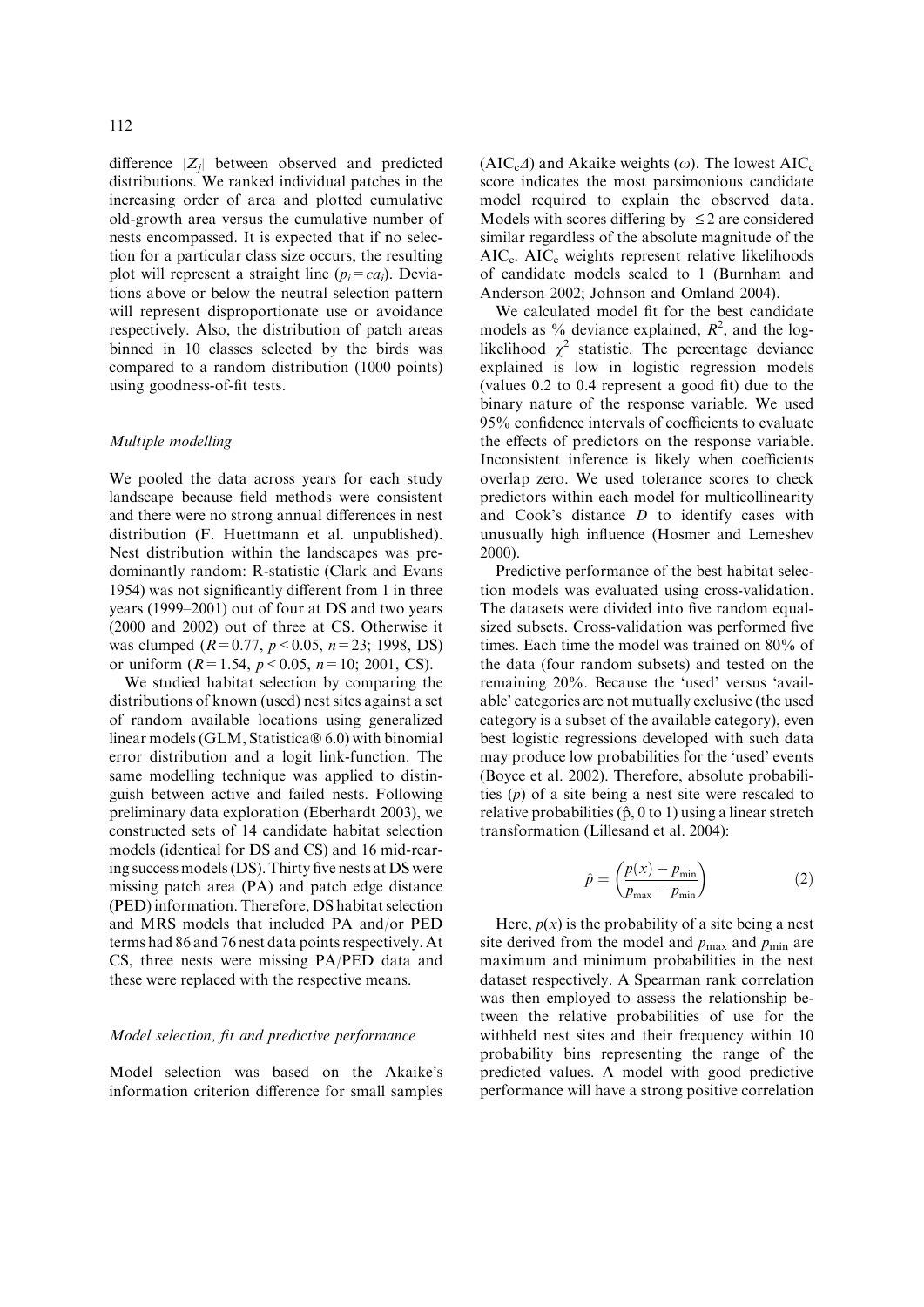$(\geq 0.8)$  as more nest sites would fall within higher probability bins (Boyce et al. 2002). Predictive performance of MRS models was evaluated using the probability threshold free ROC curve, where the area under the curve (AUC) is interpreted as the probability of a random nest from the active group receiving a greater score than a random nest from the failed group (Fielding and Bell 1997; Boyce et al. 2002).

## Results

#### Habitat selection: patch area

At DS, marbled murrelets used old-growth patches disproportionately to their area  $(W^2 = 0.59)$ ,  $p=0.021$ ). They selected for  $\approx 10$  ha fragments  $(D_{\text{max}}=13.65, p=0.021, 9.8 \text{ ha fragment})$  and also  $\approx$  200 ha fragments (Figure 2). Splitting the distribution of individual patch areas into 10 bins (Figure 3) showed an identical pattern of two unequal peaks in selection for the smallest size class  $( \leq 10 \text{ ha})$  and the intermediate size class  $(150 210$  ha) (goodness-of-fit test,  $\gamma^2$ <sub>9</sub> = 29.30,  $p \leq 0.001$ .

At CS, the mean size of patches containing at least one nest was considerably larger than at DS  $(397 \pm 416 \text{ ha}, n=26 \text{ versus } 108 \pm 191 \text{ ha}, n=78)$ . Distributions of the nest patch choices made by the birds were not significantly different from<br>those available  $(W^2 = 0.08, p = 0.69$  and those available  $p = 0.69$  and  $D_{\text{max}}=4.46$ ,  $p=0.52$ ; goodness-of-fit test,  $\chi^2$ <sub>9</sub> = 9.18, p = 0.42) (Figures 2, 3).

#### Habitat selection: multiple analyses

Three DS models, 4, 9 and 12, (Table 1) performed well in describing habitat selection in marbled murrelets. A Spearman rank correlation across five cross-validation samples, however, indicated that model 4 had poor predictive capacity  $(r_s=0.398,$  $p > 0.05$ ; predictive capacities of models 9 and 12 were similar  $(r_s=0.893$  and  $r_s=0.811$  respectively,  $p < 0.001$ ). Both models suggested that marbled murrelets nested closer to streams and hard-edge clearcuts, at lower elevations, on steeper slopes and farther from the glaciers than expected. The interaction term between elevation and distance to



Figure 2. Cumulative plots of area under old-growth forest and the number of marbled murrelet nests encompassed. The linear trend represents a neutral selection for patch size  $(p_i = c\alpha_i)$ . Boxes indicate the individual fragment sizes with the greatest deviation from the neutral trend.

hard-edge clearcuts in model 12 had a confidence interval that overlapped zero  $(\beta = 0.0005, \text{ CI})$  $= -0.0001, 0.0009$  suggesting an inconsistent effect. We accepted the simpler model 9 ( $R^2$  = 0.115,  $\chi^2$ <sub>6</sub> = 87.80,  $p$  < 0.001) as best describing habitat selection in marbled murrelets at DS (Table 2).

At CS, habitat selection in marbled murrelets was best described by model 14  $(R^2=0.115,$  $\chi^2$ <sub>5</sub> = 27.1, *p* < 0.001; *r<sub>s</sub>* = 0.682, *p* < 0.05). Here, the birds nested closer to streams, hard-edge clearcuts and the seashore, on steeper slopes and farther from subalpine areas than expected (Table 2). Confidence intervals for the ocean and clearcut terms overlapped zero in this model suggesting inconsistent inference relative to these covariates, although the difference in the mean distances to the ocean was considerable.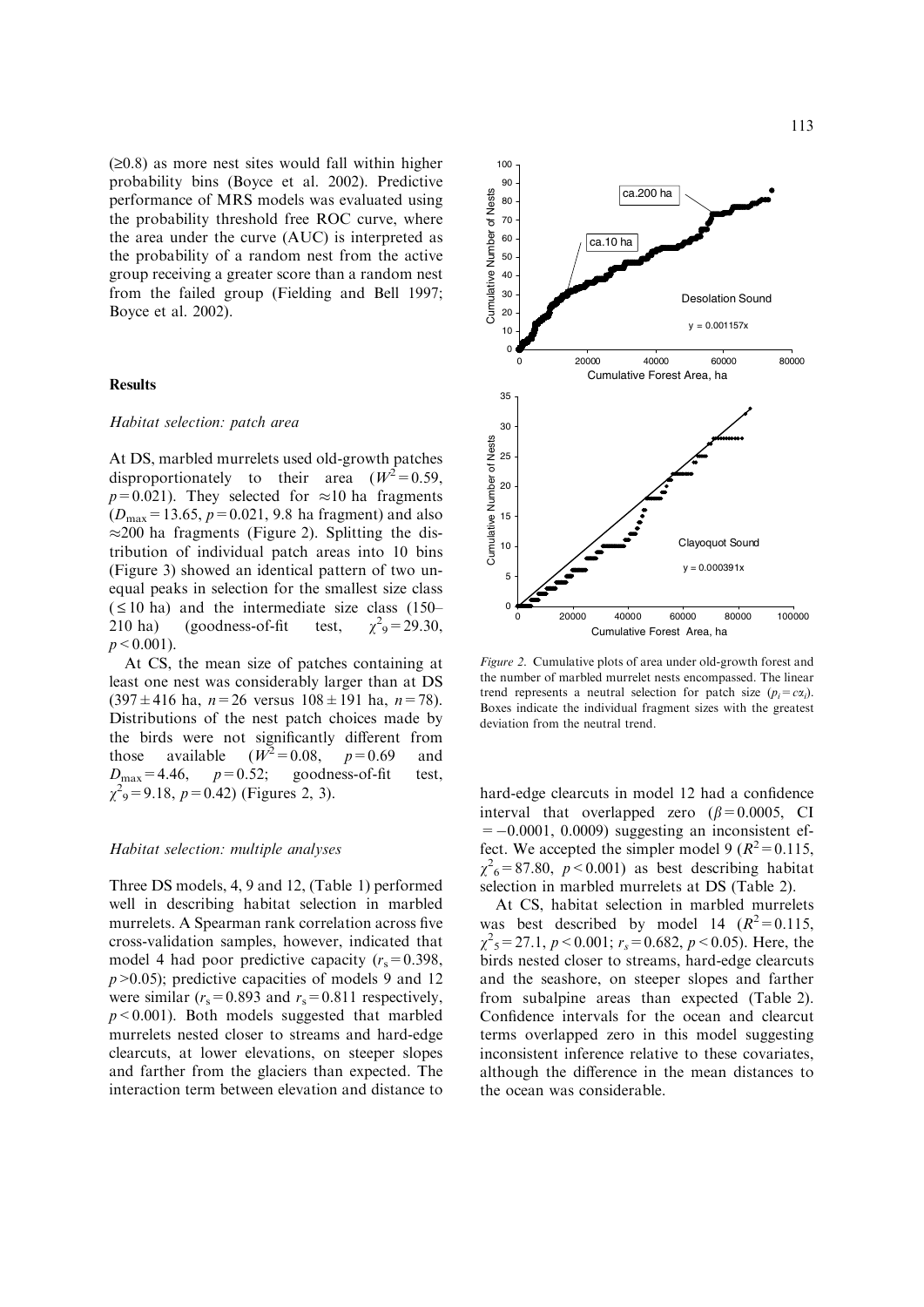

Figure 3. Percent frequency distribution of nest (black) and random (grey) forest patch sizes.

#### Mid-rearing success

At DS and CS 71 (of 108) and 17 (of 29) nests survived through day the 20 of chick-rearing period respectively. The difference in MRS between the two locations was not significant  $(\chi_1^2 = 0.5,$  $p=0.48$ ). At DS, two models produced a strong fit to the MRS data and demonstrated high predictive

capacity: model 6 ( $R^2$  = 0.467,  $\chi^2$ <sub>8</sub> = 46.5, *p* < 0.001, AUC = 0.91) and model 11 ( $R^2 = 0.227$ ,  $\chi^2$  <sub>4</sub> = 31.1,  $p < 0.001$ , AUC = 0.81) (Table 3). In model 6, however, the patch edge distance covariate had an inconsistent effect  $(\beta = -16.507, \text{ CI} = -35.492,$ 2.479). Participation of this term in the model resulted in the reduction of the modelling dataset from 108 to 76 nests. Therefore, we accepted the simpler model 11 as probably more robust in describing breeding success patterns in the population (Table 4). According to the model, successful breeders nested earlier in the season, closer to hard-edge clearcuts, farther from fuzzy-edge clearcuts and closer to subalpine areas than unsuccessful breeders.

At CS, none of the eight predictors participating in the DS breeding success models 6 or 11 differed significantly between the active and failed treatment groups (one-way ANOVA on loge-transformed data,  $F_{1,27}$  < 4.19,  $p \ge 0.05$ ).

#### **Discussion**

#### Habitat selection: patch area

Forest patch size is highly important in habitat management and it is often used as a simple habitat conservation criterion (Garman et al. 1999; George and Zack 2001). Larger forest fragments

Table 1. Candidate habitat selection models with the numbers of predictor variables (k), AIC<sub>c</sub> differences ( $\Delta$ ), and AIC<sub>c</sub> weights ( $\omega$ ).

|    | <b>MODEL</b>                                           | Desolation sound* |                              |                           | Clayoquot sound        |                        |
|----|--------------------------------------------------------|-------------------|------------------------------|---------------------------|------------------------|------------------------|
|    |                                                        | $\boldsymbol{k}$  | AIC <sub>c</sub> $\varDelta$ | AIC <sub>c</sub> $\omega$ | AIC $_{c}$ $\varDelta$ | AIC $_{c}$ $\varDelta$ |
| 1  | $STR + HEC + PED$                                      | 3                 | 39.3                         | ${}_{0.001}$              | 11.9                   | 0.002                  |
| 2  | $STR + HEC + OC + PA$                                  | 4                 | 39.7                         | ${}_{0.001}$              | 4.5                    | 0.077                  |
| 3  | $STR + HEC + PA + PED$                                 | 4                 | 39.1                         | ${}_{0.001}$              | 9.5                    | 0.006                  |
| 4  | $STR + HEC + EL2 + SL + PA2**$                         |                   | 0.0                          | 0.807                     | 12.1                   | 0.002                  |
| 5  | $STR + HEC + EL2 + SL2 + PA2 + PED$                    | 9                 | 2.9                          | 0.193                     | 15.1                   | ${}_{0.001}$           |
| 6  | $STR + OC + EL + SL$                                   | 4                 | 17.9                         | ${}_{0.001}$              | 4.3                    | 0.085                  |
| 7  | $STR + HEC + EL^2 + EL^* HEC + SL$                     | 6                 | 7.2                          | 0.020                     | 14.5                   | ${}_{0.001}$           |
| 8  | $HEC + FEC + RD$                                       | 3                 | 66.5                         | ${}_{0.001}$              | 13.1                   | 0.001                  |
| 9  | $STR + HEC + EL2 + SL + GLA$                           | 6                 | 2.4                          | 0.225                     | 5.9                    | 0.040                  |
| 10 | $STR + HEC + EL2 + SL + SL*STR + EL*HEC***$            |                   | 436.4                        | ${}_{0.001}$              | 15.5                   | ${}_{0.001}$           |
| 11 | $STR + HEC + EL2 + SL + EL* HEC + OC$                  |                   | 9.0                          | 0.008                     | 9.3                    | 0.007                  |
| 12 | $STR$ + HEC + EL <sup>2</sup> + SL + EL*HEC + GLA      |                   | 0.0                          | 0.738                     | 7.9                    | 0.014                  |
| 13 | $STR$ + HEC + FEC + EL + SL + RD + GLA + OC + SUB + CL | 10                | 9.1                          | 0.008                     | 7.8                    | 0.015                  |
| 14 | $STR + HEC + SL + OC + SUB$                            |                   | 36.2                         | ${}_{0.001}$              | 0.0                    | 0.749                  |

\*AIC<sub>c</sub>  $\Delta$  and AIC<sub>c</sub>  $\omega$  for DS models 1 to 5 and 6 to 14 were calculated separately since the models with PA/PED terms included only a subset of the data.

\*\*If a quadratic term is shown, its linear counterpart is also included.

\*\*\*Model adjusted for overdispersion.

114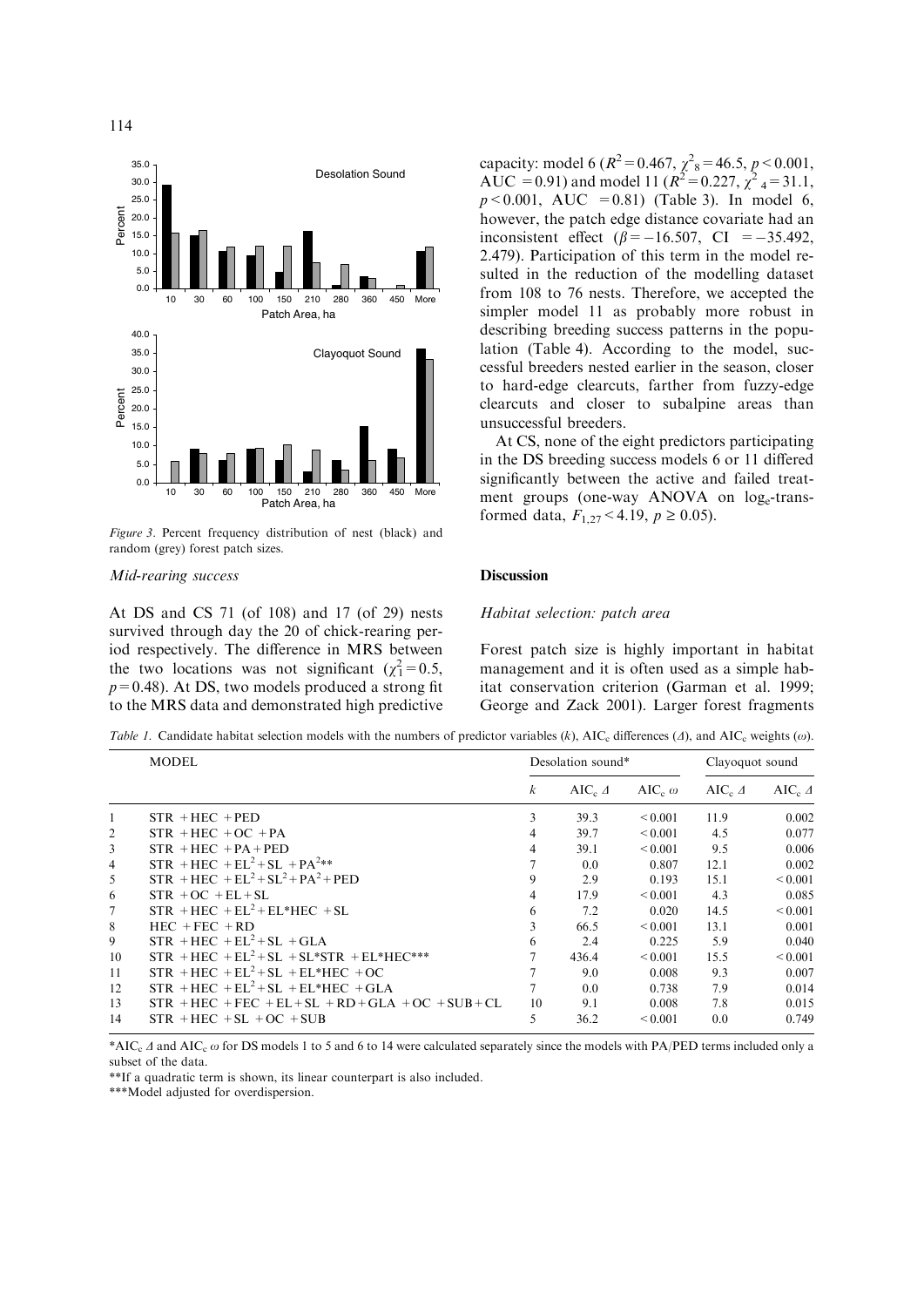| Variable                  | Coefficient | 95% CI            | $Nest*$         | Random*         |
|---------------------------|-------------|-------------------|-----------------|-----------------|
| DS.                       |             |                   |                 |                 |
| Constant                  | $-4.494$    | $-6.998, -1.998$  |                 |                 |
| Stream                    | $-2.412$    | $-4.188, -0.636$  | $0.13 \pm 0.14$ | $0.17 \pm 0.18$ |
| Hard-edge clearcuts       | $-0.274$    | $-0.436, -0.111$  | $1.89 \pm 1.35$ | $2.35 \pm 1.46$ |
| Elevation                 | $-0.004$    | $-0.006, -0.002$  | $700 \pm 340$   | $880 \pm 380$   |
| $E$ levation <sup>2</sup> | 0.103       | 0.012, 0.193      |                 |                 |
| Slope                     | 0.041       | 0.025, 0.057      | $39 \pm 16$     | $33 \pm 13$     |
| Glacier                   | 0.061       | 0.020, 0.101      | $6.51 \pm 5.35$ | $5.60 \pm 4.76$ |
| CS.                       |             |                   |                 |                 |
| Constant                  | $-2.393$    | $-3.856, -0.930$  |                 |                 |
| Stream                    | $-8.436$    | $-13.385, -3.487$ | $0.09 \pm 0.07$ | $0.14 \pm 0.10$ |
| Hard-edge clearcuts       | $-0.194$    | $-0.420, 0.032$   | $2.49 \pm 1.68$ | $2.74 \pm 1.74$ |
| Slope                     | 0.048       | 0.014, 0.082      | $31 \pm 12$     | $28 \pm 12$     |
| Ocean                     | $-0.047$    | $-0.105, 0.011$   | $6.31 \pm 8.10$ | $9.37 \pm 8.40$ |
| Subalpine area            | 0.107       | 0.022, 0.192      | $5.28 \pm 6.26$ | $3.79 \pm 5.22$ |

Table 2. Parameters of the most parsimonious marbled murrelet habitat selection model at Desolation and Clayoquot Sounds including mean $\pm$ SD values of predictors for the nest and random sites.

\*Distances are in kilometres, elevation in metres, slope in degrees.

Table 3. Candidate mid-rearing success models for DS with the numbers of predictor variables (k), AIC<sub>c</sub> differences ( $\Delta$ ), and AIC<sub>c</sub> weights  $(\omega)$ .

|    | <b>MODEL</b>                                     | k | $AIC_{c}\Delta^*$ | $AIC_{c}\omega^*$ |
|----|--------------------------------------------------|---|-------------------|-------------------|
|    | $JD + STR + HEC + EL + SL + PA$                  |   | 24.7              | ${}_{0.001}$      |
|    | $JD$ + HEC + EL <sup>2</sup> + PA <sup>2**</sup> |   | 16.7              | ${}_{0.001}$      |
| 3  | $JD$ + HEC + EL + PA <sup>2</sup> + SA           |   | 8.1               | 0.017             |
| 4  | $JD$ + HEC + EL + PA <sup>2</sup> + OC           |   | 20.1              | ${}_{0.001}$      |
| 5  | $ID + PA^2 + PED$                                |   | 22.8              | ${}_{0.001}$      |
| 6  | $JD$ + HEC + FEC + RD + EL + OC + SA + PED       |   | 0.0               | 0.982             |
|    | $JD + EL + OC$                                   |   | 6.8               | 0.027             |
| 8  | $JD + STR + HEC$                                 |   | 8.0               | 0.015             |
| 9  | $JD + STR + OC$                                  |   | 9.6               | 0.007             |
| 10 | $JD + STR + HEC + EL^2 + SL$                     |   | 9.0               | 0.009             |
| 11 | $JD + HEC + FEC + SA$                            |   | 0.0               | 0.836             |
| 12 | $JD + HEC + FEC + RD + EL^2 + SL$                |   | 7.7               | 0.017             |
| 13 | $JD + HEC + EL + SL + GLA$                       |   | 6.4               | 0.034             |
| 14 | $JD + HEC + EL + SL + OC$                        |   | 8.2               | 0.014             |
| 15 | $JD + STR + HEC + EL + SL + GLA$                 |   | 8.4               | 0.012             |
| 16 | $JD + STR + HEC + EL^2 + SL + SA$                |   | 6.7               | 0.029             |

\*AIC<sub>c</sub> $\Delta$  and AIC<sub>c</sub> $\omega$  for DS models 1 to 6 and 7 to 16 were calculated separately since the models with PA/PED terms included only a subset the data.

\*\*If a quadratic term is shown, its linear counterpart is also included.

Table 4. Parameters of the most parsimonious marbled murrelet mid-rearing success model at Desolation Sound including mean  $\pm$  SD values of predictors for the active and failed nest sites.

| Variable             | Coefficient | 95% CI           | Active*         | Failed*         |
|----------------------|-------------|------------------|-----------------|-----------------|
| Constant             | 5.307       | 2.688, 7.925     |                 |                 |
| Julian date          | $-0.073$    | $-0.115, -0.032$ | $54 \pm 13$     | $64 \pm 13$     |
| Hard-edge clearcuts  | $-0.435$    | $-0.802, -0.068$ | $1.72 \pm 1.21$ | $2.35 \pm 1.57$ |
| Fuzzy-edge clearcuts | 1.418       | 0.268, 2.569     | $0.81 \pm 0.54$ | $0.69 \pm 0.46$ |
| Subalpine area       | $-0.238$    | $-0.411, -0.065$ | $1.21 \pm 1.94$ | $2.76 \pm 3.86$ |

\*Distances are in kilometres.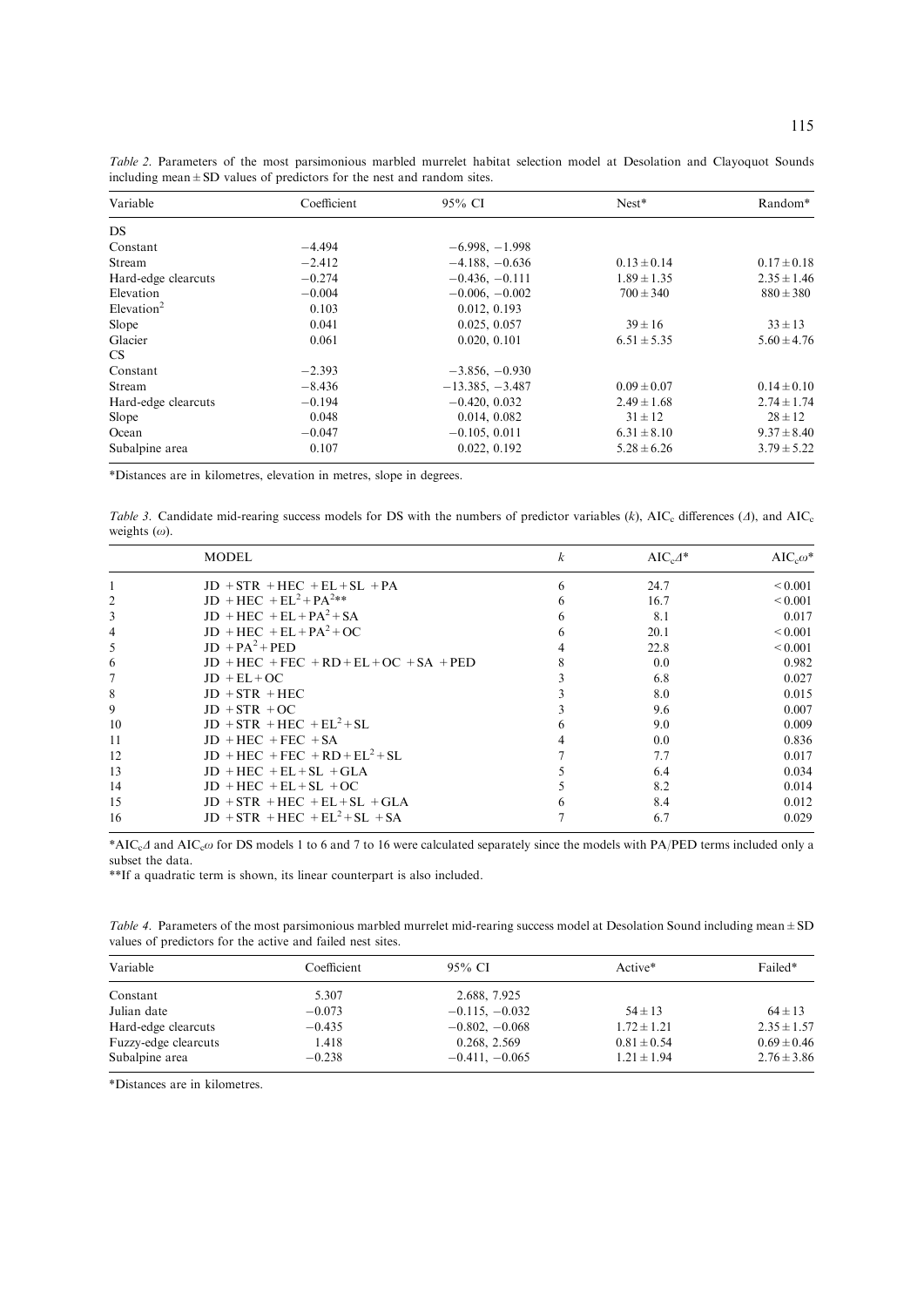can support higher density, abundance and breeding success of a number of bird species (Henske et al. 2001) justifying their prioritisation for conservation. Indeed, based on abundance estimates alone, marbled murrelets appear to prefer larger old-growth patches for nesting (Burger 2001; Meyer and Miller 2002; Meyer et al. 2002). However, our analyses of the distribution of actual nest sites do not support this hypothesis.

At DS, marbled murrelets selected for smaller than average old-growth patches. In addition to those included in the patch size analysis, about one quarter of the nests located occurred in classes of habitats (young or secondary forest, regenerating burned areas) that do not possess structural elements necessary for nesting. These were likely located in small pockets of old-growth imbedded in an otherwise unsuitable habitat matrix (Nelson 1997). These fragments were not mapped for commercial purposes and their size, if defined, would have been at or below the lower range of patch sizes analysed. Thus, at DS, our results under-represent the usage of small patches. However, there is also a smaller peak in patch size selection reflecting high usage of average size fragments. At CS, a much less fragmented area, marbled murrelets used old-growth patches relative to their availability, as also found by Ripple et al. (2003) in Oregon.

An important implication of our results and the findings of Ripple et al. (2003) is that patch size is neither a consistent nor an important nesting habitat predictor in this species. Therefore, this criterion should not be applied for marbled murrelet habitat management on its own. Our findings also signify that marbled murrelets do not 'pack' into large patches even if their nesting landscape is highly fragmented. This means that although habitat loss will cause population declines (Kelson et al. 1995; Burger 2001), forest fragmentation per se, may have no immediate additional negative effect on the species.

### Habitat selection: landscape characteristics

In the Pacific Northwest of North America, montaine riparian forests support a greater abundance of epiphytic mosses (Peck and Muir 2001), which form marbled murrelet nesting platforms (Singer et al. 1991) than do more upland areas. Thus, the observed tendency to nest close to

streams and on steeper slopes in both landscapes could be related to enhanced nesting substrate there. Watercourses also serve as inland flyways in this species (Peery et al. 2004). However, the immediate access to a nesting branch will depend on gaps in adjacent vegetation (Manley 1999). Nelson (1997), Burger and Bahn (2004) and Waterhouse et al. (2004) reported high vertical complexity (difference in tree height) as an important attribute of marbled murrelet breeding habitat. Topographic complexity of terrain may enhance suitability of old-growth stands for the nesting murrelets by creating gaps and irregularities in canopy structure (Waterhouse et al. 2004), thus providing a plausible explanation for the selection for steeper slopes. Clear nest site access is also critical for fledging young who, if they collide with an obstacle and become grounded during their maiden flight, have slim chances of taking off again (Carter and Sealy 1987).

Murrelets nested farther from glaciers (DS) and subalpine areas (CS) than expected. However, in both landscapes these two variables were highly correlated (DS,  $r_p = 0.80$ , CS,  $r_p = 0.90$ ,  $p < 0.001$ ) indicating that one or the other could participate in the respective models. Both glaciers and subalpine areas, when they retain snow-fields, will produce a local cooling effect. As a result, forests located closer to glaciers and subalpine areas will have a shorter growing season (Mizuno 1998; Parish and Antos 2004) which in turn may translate into lower epiphyte abundance and poorer nesting conditions for the murrelets.

At least at DS, elevation acted on marbled murrelet habitat selection independently of the other variables. These birds occur from sea level to the altitudes exceeding 1000 m across their breeding range, but are most abundant at moderate elevations (200–800 m) (Nelson 1997). This pattern has been explained by favourable microclimatic (high humidity) and habitat (large tree size) conditions within this zone (Meyer and Miller 2002; Meyer et al. 2002; Burger and Bahn 2004). Our results confirm that the observed abundance patterns represent true nesting habitat selectivity relative to landscape topography.

Distance to productive marine areas is a strong predictor of regional marbled murrelet distribution patterns (Meyer and Miller 2002). The importance of this factor can be explained by both suitable climatic and habitat conditions near the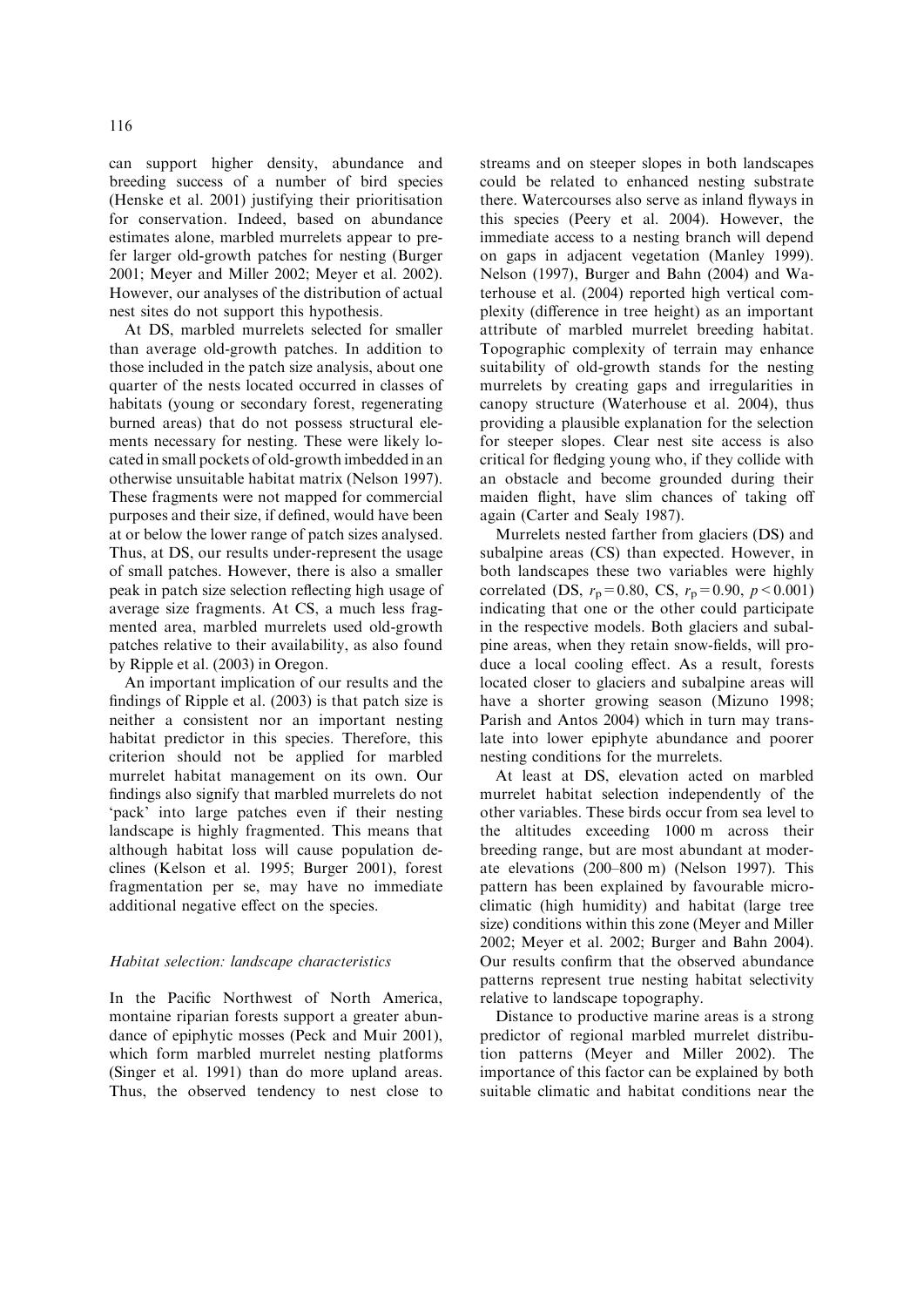coast (Meyer et al. 2002), but also by energetic costs related to the commuting distance between nesting and foraging sites (Hull et al. 2001). We consider nest distribution at CS as consistent with these hypotheses (Table 2). At DS, marbled murrelets nested 30% farther from the ocean  $(8.83 \pm 6.43 \text{ km})$  than at CS and this variable did not appear in the best models. The explanation here may be that there is insufficient suitable nesting habitat at DS near the coast because of century-long logging activities.

Contrary to our hypothesis, marbled murrelets at DS nested closer than expected to recent  $(15-$ 20 years) clearcuts. Indeed, Ralph et al. (1995) and Meyer and Miller (2002) reported a higher amount of forest 'edge' and higher edge contrast index in areas occupied by marbled murrelets inWashington and Oregon respectively (but see Ripple et al. 2003). These findings imply that the same stands of oldgrowth forest may be equally attractive to marbled murrelets and logging companies. Thus stands used by the birds and clearcuts can be spatially correlated. Also, the murrelets do not seem to immediately respond to logging by abandoning their nest sites.

High breeding site fidelity in the Alcids is determined by the physical quality of a site and individual experience (Kokko et al. 2004). Therefore, marbled murrelets are likely to maintain their traditional sites as long as the stands retain suitable nesting structure and nesting is successful. Long-term deterioration of nesting conditions is an important consequence of habitat fragmentation and isolation (Brooks et al. 1999) and it may explain why in California and Oregon marbled murrelets occupied recently fragmented forests more often than stands fragmented a decade ago (Meyer et al. 2002). However, if breeding conditions deteriorate so as to affect individual fitness, a negative population trend is expected. A recent study found this not to be the case at DS (Cam et al. 2003) suggesting considerable resilience in the system. Also the overall proportions of successful nests were similar at the heavily fragmented DS and relatively intact CS.

#### Correlates of breeding success

Our results suggest a positive correlation between MRS and forest fragmentation, again implying that fragmentation itself does not immediately

devalue the nesting habitat of these birds or, perhaps, that they respond adaptively to logging in their environment. Such breeding success pattern, matching the pattern of habitat selection, is unusual for an old-growth specialist especially when compared with many species from eastern North America (George and Zack 2001).

The main reason for nest failure in the marbled murrelet is predation by birds and possibly mammals (Nelson 1997; Raphael et al. 2002). Fragmentation of old-growth habitat will increase the risk of nest failure due to predation if the newly created habitat allows for a better detectability of nests (Friesen et al. 1999) or supports a greater population of potential predators (Marzluff and Restani 1999). It is not apparent that either would occur in our landscape.

Marbled murrelets have a highly cryptic coloration (Nelson 1997) and they commonly nest near canopy gaps and in the environments (stream-side forests) supporting a higher than average abundance of potential nest predators (cf., Saab and Vierling 2001). Therefore, creation of additional edges may not make the nests substantially more detectable.

Populations of potential nest predators rarely increase in forest landscapes managed for timber, in contrast to forests adjacent to human settlements or agricultural fields (Henske et al. 2001). This is because local predator populations will increase only if fragmentation produces a concurrent increase in the amount of their staple food supply (e.g., berries) and/or breeding habitat (Marzluff and Restani 1999; Raphael et al. 2002). In this study area clear-cutting is not associated with development of human habitation or agricultural fields. It is thus unlikely that recent forest fragmentation could create anthropogenic sources of food. At the same time, clear-cutting may have decreased the amount of nesting habitat for such known adult and nest predators of marbled murrelets as the northern goshawk (Accipiter gentilis), common raven (Corvus corax) and gray jay (Perisores canadiensis) and thus lower their abundance in recently logged areas (Raphael et al. 2002). However, as clearcuts overgrow and berryproducing shrubs become established there (Nielsen et al. 2004), their usage by nest predators may increase (Steller's jay Cyanocitta stelleri, Raphael et al. 2002), explaining the lower breeding success closer to old (fuzzy-edge) clearcuts.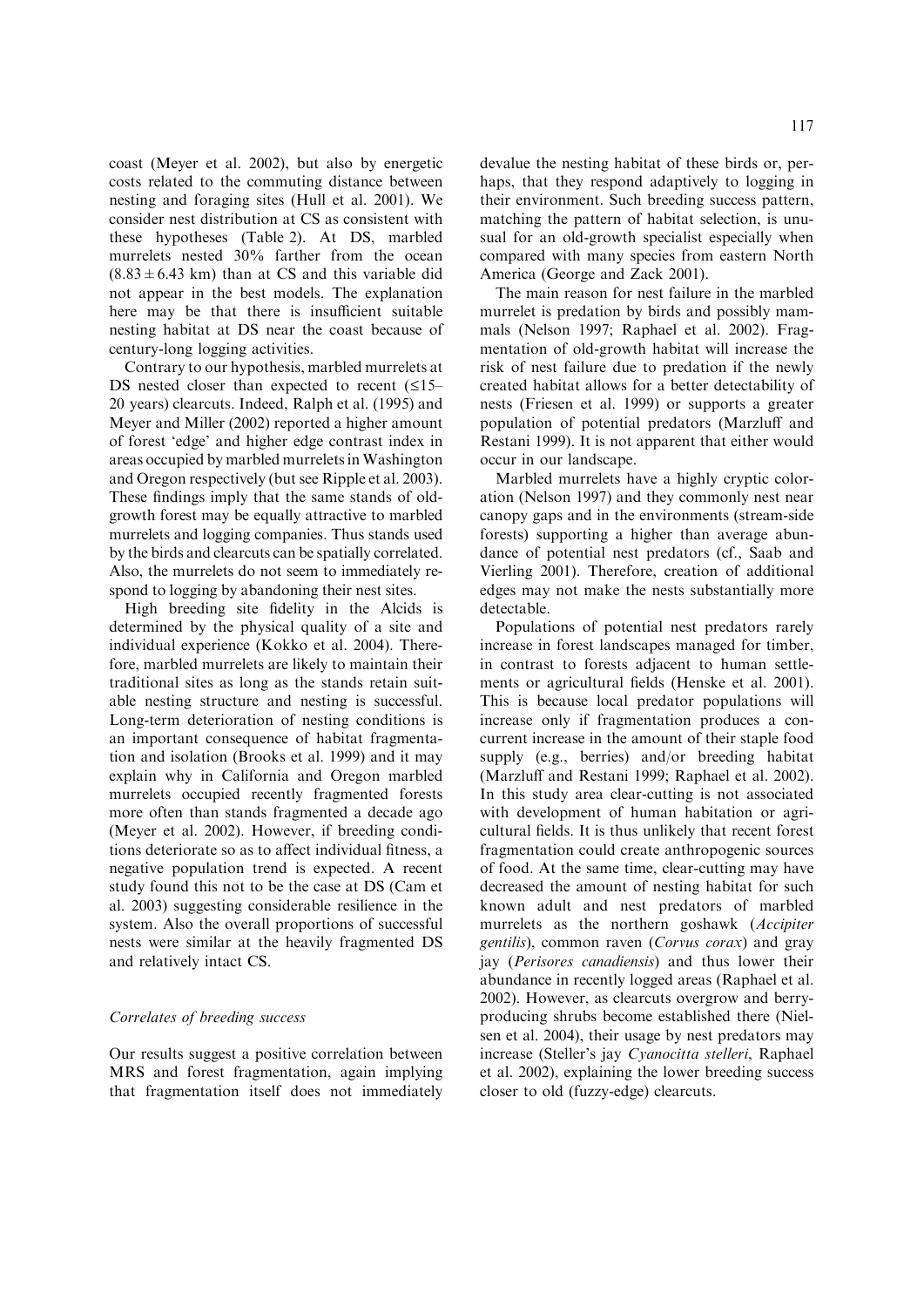Marbled murrelet nests were located too far from subalpine areas to suggest a direct influence on the MRS. Distance to subalpine areas was mildly correlated with elevation  $(r_p = -0.24,$  $p=0.01$ ) suggesting an underlying factor that covaries with elevation. At DS, abundance of potential avian and mammalian nest predators of marbled murrelets decreases significantly with elevation (Bradley 2002). Thus, a lower abundance of predators at higher elevations may explain why the birds nested more successfully closer to subalpine areas.

As do many other species (Nettleship and Birkhead 1985; Hipfner and Gaston 2002), marbled murrelets displayed a strongly negative seasonal trend in the probability of breeding success. Presently there are insufficient data for the marbled murrelet populations in the study area or elsewhere to suggest whether this happens because of negative changes in the marine (Vermeer and Cullen 1979) or in the terrestrial environment (Hartman et al. 1997).

To conclude, nesting habitat selection in these populations of marbled murrelets co-varied with the landscape features influencing microclimate and habitat structure (streams, glaciers, subalpine areas, elevation), distribution of potential nest predators (recent clearcuts), travel distance (ocean) and access to nest sites (streams, hillslopes). Breeding success was likely driven by distribution patterns of potential nest predators, which themselves could be responding to local landscape characteristics (clearcuts and elevation).Marbled murrelets did not respond to habitat fragmentation by either selecting for larger patches or avoiding recent clearcuts. Our results imply that marbled murrelets can continue nesting in highly fragmented old-growth forests, successfully using patches  $\geq 10$  ha. However, we caution that breeding success in such areas may decrease as adjacent clearcuts overgrow.

#### Acknowledgements

The project was supported by Forest Renewal BC, Forest Investment Innovation BC, the Natural Sciences and Engineering Research Council of Canada, the Canadian Wildlife Service, Simon Fraser University, the British Columbia Ministry of Forests, Weyerhaeuser Ltd., TimberWest

Forest Ltd., InterFor Ltd., Western Forest Products Ltd., Terminal Forest Products Ltd., Canadian Forest Products Ltd., and the National Council of the Paper Industry for Air and Stream Improvement, Inc. Interpretations of results presented here do not necessarily reflect the opinions of the above organizations. We are grateful to the hard-working field crews and the Centre of Wildlife Ecology (SFU) for collaboration and support. L. Waterhouse and J. Sundé kindly provided GIS data. M. Stephens developed and tested Monte Carlo models for patch size analyses. M. Hall-Beyer and S. Steeby suggested and produced clearcut classification. C. Johnson provided advice on model testing. Comments from K. Nelson, A. Burger, and three anonymous referees improved the earlier drafts of the paper.

#### References

- Bastian O. 2001. Landscape Ecology towards a unified discipline? Landscape Ecol. 16: 757–766.
- Boyce M.S., Vernier P.R., Nielsen S.E. and Schmiegelow F.K.A. 2002. Evaluating resource selection functions. Ecol. Model. 157: 281–300.
- Bradley R.W. 2002. Breeding Ecology of Radio-Marked Marbled Murrelets (Brachyramphus Marmoratus) in Desolation Sound, British Columbia. Simon Fraser University, MSc Thesis.
- Bradley R.W., Cooke F., Lougheed L.W. and Boyd W.S. 2004. Inferring breeding success through radiotelemetry in the marbled murrelet. J. Wildlife Manag. 68: 318–331.
- Bradley R.W., McFarlane-Tranquilla L.A., Vanderkist B.A. and Cooke F. 2002. Sex differences in nest visitation by chickrearing marbled murrelets. Condor 104: 178–183.
- Brooks T.M., Pimm S.L. and Oyugi J.O. 1999. Time lag between deforestation and bird extinction in tropical forest fragments. Conserv. Biol. 13: 1140–1150.
- Burger A.E. 2001. Using radar to estimate populations and assess habitat associations of marbled murrelets. J. Wildlife Manag. 65: 696–715.
- Burger A.E. and Bahn V. 2004. Inland habitat associations of marbled murrelets on southwest Vancouver Island, British Columbia. J. Field Ornithol. 75: 53–66.
- Burnham K.P. and Anderson D.R. 2002. Model Selection and Multimodel Inference: A Practical Information-Theoretic Approach. Springer-Verlag, New York.
- Cam E., Lougheed L., Bradley R.W. and Cooke F. 2003. Demographic assessment of a marbled murrelet population from capture-recapture data. Conserv. Biol. 17: 1118–1126.
- Carter H.R. and Sealy S.G. 1987. Fish-holding behavior of marbled murrelets. Wilson Bull. 99: 289–291.
- Chen J., Franklin J.F. and Spies T.A. 1995. Growing-season microclimatic gradients from clearcut edges into old-growth Douglas-fir forests. Ecol. Appl. 5: 74–86.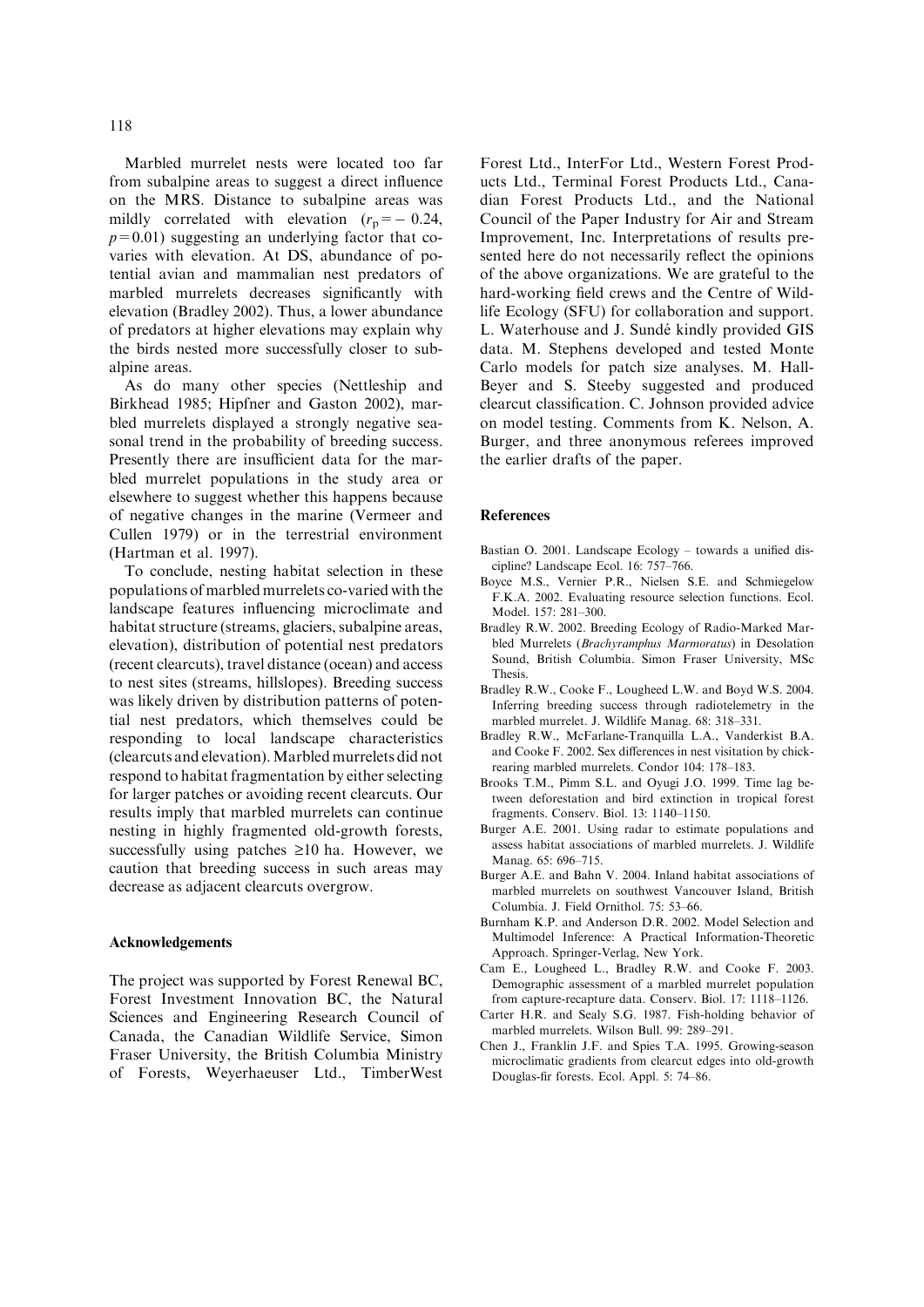- Choulakian V., Lockhart R.A. and Stephens M.A. 1994. Cramér-von-Mises statistics for discrete distributions. Can. J. Stat. 22: 125–137.
- Clark P.J. and Evans F.C. 1954. Distance to nearest neighbour as a measure of spatial relationships in populations. Ecology 35: 445–453.
- Conner L.M. and Plowman B.W. 2001. Using Euclidean distances to assess nonrandom habitat use. In: Millspaugh J. and Marzluff J.M. (eds), Radio Telemetry and Animal Populations. Academic Press, San Diego.
- Eberhardt L.L. 2003. What should we do about hypothesis testing? J. Wildlife Manag. 67: 241–247.
- Fielding A.H. and Haworth P.F. 1995. Testing the generality of bird-habitat models. Conserv. Biol. 9: 1466–1481.
- Fielding A.H. and Bell J.F. 1997. A review of methods for the assessment of prediction errors in conservation presence/absence models. Environ. Conserv. 24: 38–49.
- Friesen L., Cadman M.D. and MacKay R.J. 1999. Nesting success of neotropical migrant songbirds in a highly fragmented landscape. Conserv. Biol. 13: 338–346.
- Garman S.L., Swanson F.J. and Spies T.A. 1999. Past, present, and future landscape patterns in the Douglas-fir region of the Pacific Northwest. In: Rochelle J.A., Lehmann L.A. and Wisniewski J. (eds), Forest Fragmentation: Implications for Wildlife Management. Brill Academic Publishers, Leiden, pp. 61–86.
- Geogratis. 2002. Natural Resources Canada. http://geogratis.cgdi.gc.ca/clf/en.
- George T.L. and Zack S. 2001. Spatial and temporal considerations in restoring habitat for wildlife. Restor. Ecol. 9: 272–279.
- Green R.E., Tyler G.A., Stowe J.J. and Newton A.V. 1997. A simulation model of the effect of mowing agricultural grassland on the breeding success of the corncrake (Crex crex). J. Zool. 243: 81–115.
- Hartman L.H., Gaston A.J. and Eastman D.S. 1997. Raccoon predation on ancient murrelets on East Limestone Island, British Columbia. J. Wildlife Manag. 61: 377–388.
- Henske E.J., Robinson S.K. and Brawn J.D. 2001. Nest predation and neotropical migrant songbirds: piecing together the fragments. Wildlife Soc. Bull. 29: 52–61.
- Hipfner J.M. and Gaston A.J. 2002. Growth of thick-billed murre (Uria lomvia) chicks in relation to parental experience and hatching date. Auk 119: 827–832.
- Hosmer D.W. and Lemeshow S. 2000. Applied Logistic Regression. John Wiley and Sons, New York.
- Hull C.L., Kaiser G.W., Lougheed C., Lougheed L., Boyd S. and Cooke F. 2001. Intraspecific variation in commuting distance of marbled murrelets (Brachyramphus marmoratus): ecological and energetic consequences of nesting father inland. Auk 118: 1036–1046.
- Jones J. 2001. Habitat selection studies in Avian Ecology: a critical review. Auk 118: 557–562.
- Johnson J.B. and Omland K.S. 2004. Model selection in ecology and evolution. Trends Ecol. Evol. 19: 101–108.
- Jonsson B.G. 1997. Riparian bryophyte vegetation in the Cascade mountain range, Northwest USA: patterns at different spatial scales. Can. J. Bot. 75: 744–761.
- Kelson J.D., Manley I.A. and Carter H.R. 1995. Decline of the marbled murrelet in Clayoquot Sound, British Columbia: 1982–1993. Northwest. Nat. 76: 90–98.
- Kokko H., Harris M.P. and Wanless S. 2004. Competition for breeding sites and site-dependent population regulation in a highly colonial seabird, the common guillemot Uria aalge. J. Animal Ecol. 73: 367–376.
- Lillesand T.M., Kiefer R.W. and Chipman J.W. 2004. Remote Sensing and Image Interpretation. John Wiley and Sons, New York.
- Manley I.A. 1999. Behaviour and Habitat Selection of Marbled Murrelets Nesting on the Sunshine Coast. Simon Fraser University, M.Sc. Thesis.
- Marzluff J.M. and Restani M. 1999. The effects of forest fragmentation on avian nest predation. In: Rochelle J.A., Lehmann L.A. and Wisniewski J. (eds), Forest Fragmentation: Implications for Wildlife Management. Brill Academic Publishers, Leiden, pp. 155–169.
- Parish R., Antos J.A. 2004. Structure and dynamics of an ancient montane forest in coastal British Columbia. Oecologia  $141 \cdot 562 - 576$
- Meyer C.B. and Miller S.L. 2002. Use of fragmented landscapes by marbled murrelets for nesting in southern Oregon. Conserv. Biol. 16: 755–766.
- Meyer C.B., Miller S.L. and Ralph C.J. 2002. Multi-scale landscape and seascape patterns associated with marbled murrelet nesting areas on the U.S. west coast. Landscape Ecol. 17: 95–115.
- Mizuno K. 1998. Succession processes of alpine vegetation in response to glacial fluctuations of Tyndall Glacier, Mt. Kenya, Kenya. Arctic Alpine Res. 30: 340–348.
- MWALP. 2004. Marbled murrelet Brachyramphus marmoratus. Identified Wildlife Management Strategy. Ministry of Water, Land and Air Protection. Victoria B.C.http://wlapwww. gov.bc.ca/wld/identified/accounts.html.
- Nelson S.K. 1997. Marbled murrelet (Brachyramphus marmoratus). In: Poole A. and Gill F. (eds.), The Birds of North America. Academy of Natural Sciences and American Ornithologists' Union, Philadelphia and Washington.
- Nelson S.K. and Hamer T.E. 1995. Nest success and the effects of predation on marbled murrelets. In: Ralph C.J., Hunt J. G.L., Raphael M.G. and Piatt J.F. (eds), Ecology and Conservation of the Marbled Murrelet. Pacific Southwest Research Station, Forest Service, US. Department of Agriculture, Albany, California, pp. 89–98.
- Nettleship D.N. and Birkhead T.R. 1985. The Atlantic Alcidae: the Evolution, Distribution and Biology of the Auks Inhabiting the Atlantic Ocean and Adjacent Water Areas. Academic Press, San Diego.
- Nielsen S.E., Munro R.H.M., Bainbridge E.L., Stenhouse G.B. and Boyce M.S. 2004. Grizzly bears and forestry II. Distribution of grizzly bear foods in clearcuts of west-central Alberta, Canada. Forest Ecol. Manag. 199: 67–82.
- Parendes L.A. and Jones J.A. 2000. Role of light availability and dispersal in exotic plant invasion along roads and streams in the H. J. Andrews Experimental Forest, Oregon. Conserv. Biol. 14: 64–75.
- Peck J.E. and Muir P.S. 2001. Estimating the biomass of harvestable epiphytic moss in central western Oregon. Northwest Sci. 75: 99–106.
- Peery M.Z., Beissinger S.R., Newman S.H., Becker B.H., Burkett E. and Williams T.D. 2004. Individual and temporal variation in inland flight behavior of marbled murrelets: